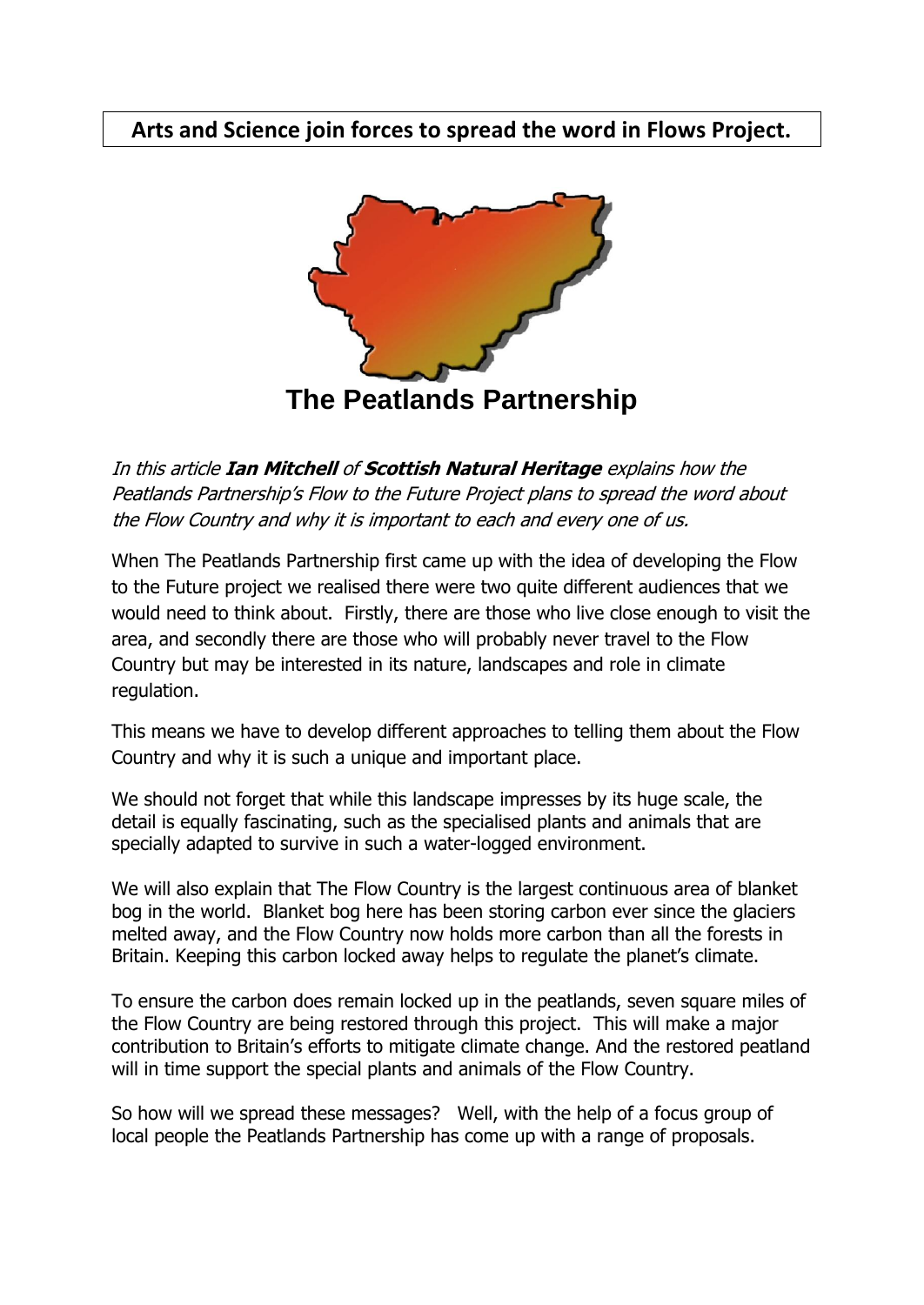For those of us nearby, the Flow to the Future project will improve the access, interpretation and opportunities to learn about the peatlands. We will develop programmes for schools, land managers and local people.

A new Flows Observatory will be built on the existing Dubh Lochan Trail near the RSPB's Forsinard Flows Reserve Visitor Centre which will itself be upgraded.

Roadside interpretation and viewpoints will be developed near Tongue and The Crask in Sutherland and beside the Causeymire (A9) in Caithness. We will also be working closely with Strathnaver Museum and Caithness Horizons to provide them with new materials for their exhibitions.

Among those who have been helping us come up with these ideas is Frances Gunn of CVS North. Frances, who is also a director of the Strathnaver Museum, says, "It really is good news that the Peatlands Partnership were successful in their Heritage Lottery bid, it's good news for the Flow Country and good news for my home area as well. We put forward a range of exciting ideas as the project was developed and I am really pleased to see that some of these are now one step closer to becoming a reality."

For those living further afield, the project will provide remote learning opportunities including an interactive website with an on-line carbon capture game and a 3D virtual landscape model of the Flow Country. This will enable you to 'fly' over the area and zoom in at points to see the fascinating details of the pools and blanket bog vegetation. A new multimedia presentation will be developed for the Forsinard Visitor Centre which will also form part of a travelling exhibition to visit public venues, exhibition centres, natural history museums and science centres across the UK.

An exciting programme of community arts projects will also provide material for the travelling exhibition along with a series of artistic commissions which will be developed in collaboration with Glasgow School of Art, Edinburgh College of Art, individual artists and local communities.

Beki Pope, the Director of Caithness Horizons (the Thurso museum) explained, "Caithness Horizons has a growing reputation for the interpretation of the heritage of the north. I am therefore delighted that the Flow to the Future project will help us develop new displays on the peatlands and I am particularly excited about the community arts commissions that will be delivered by the project.

"Many people who have a strong interest in the arts might not initially be interested in peat bogs but by showing them the beauty of the Flows and the art it can inspire, we can demonstrate just how precious these places are to a whole new audience."

## **Ends.**